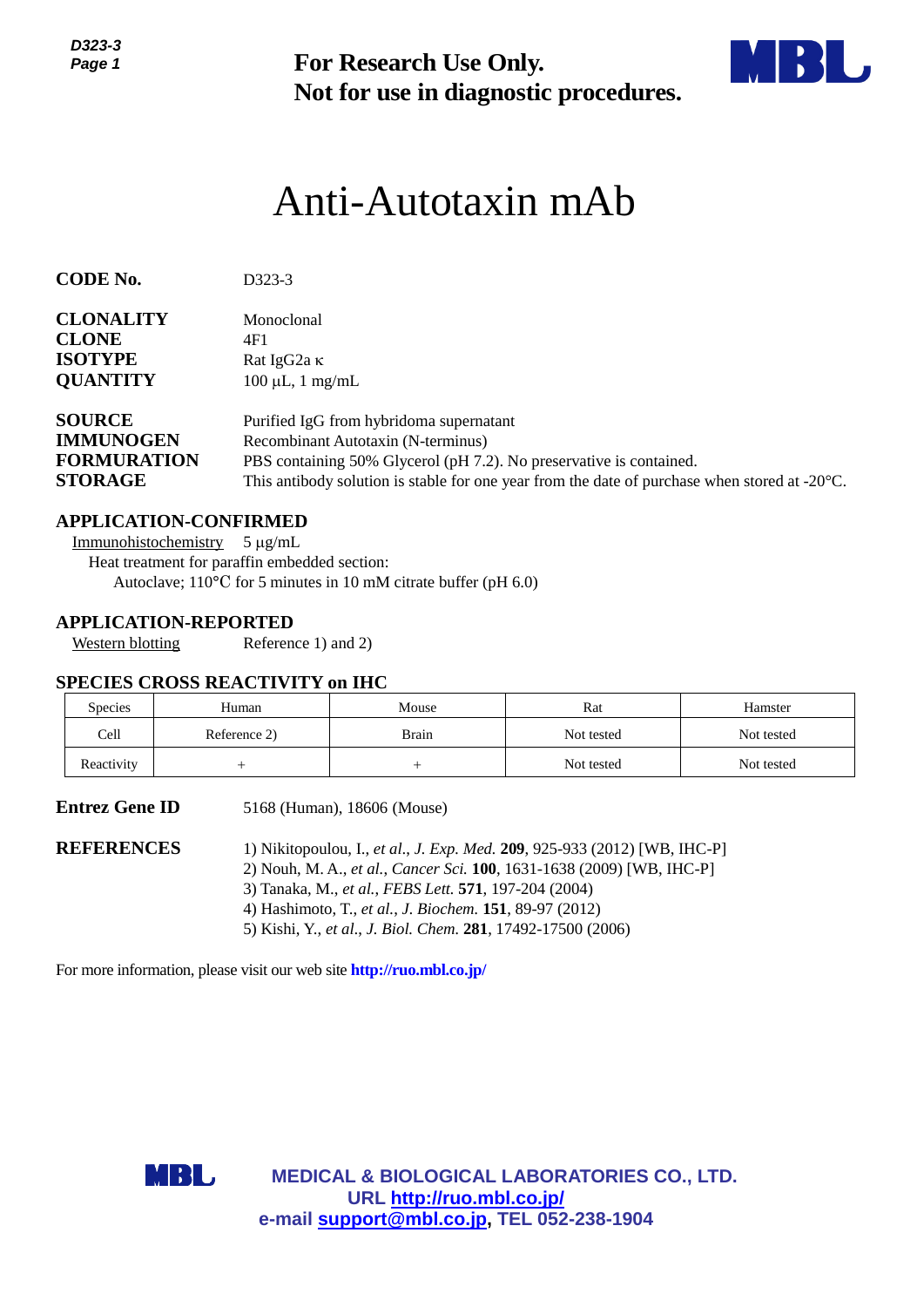*D323-3 Page 2*

## **RELATED PRODUCTS**

*2* D322-3 Anti-Autotaxin mAb (3D1)D323-3 Anti-Autotaxin mAb (4F1)